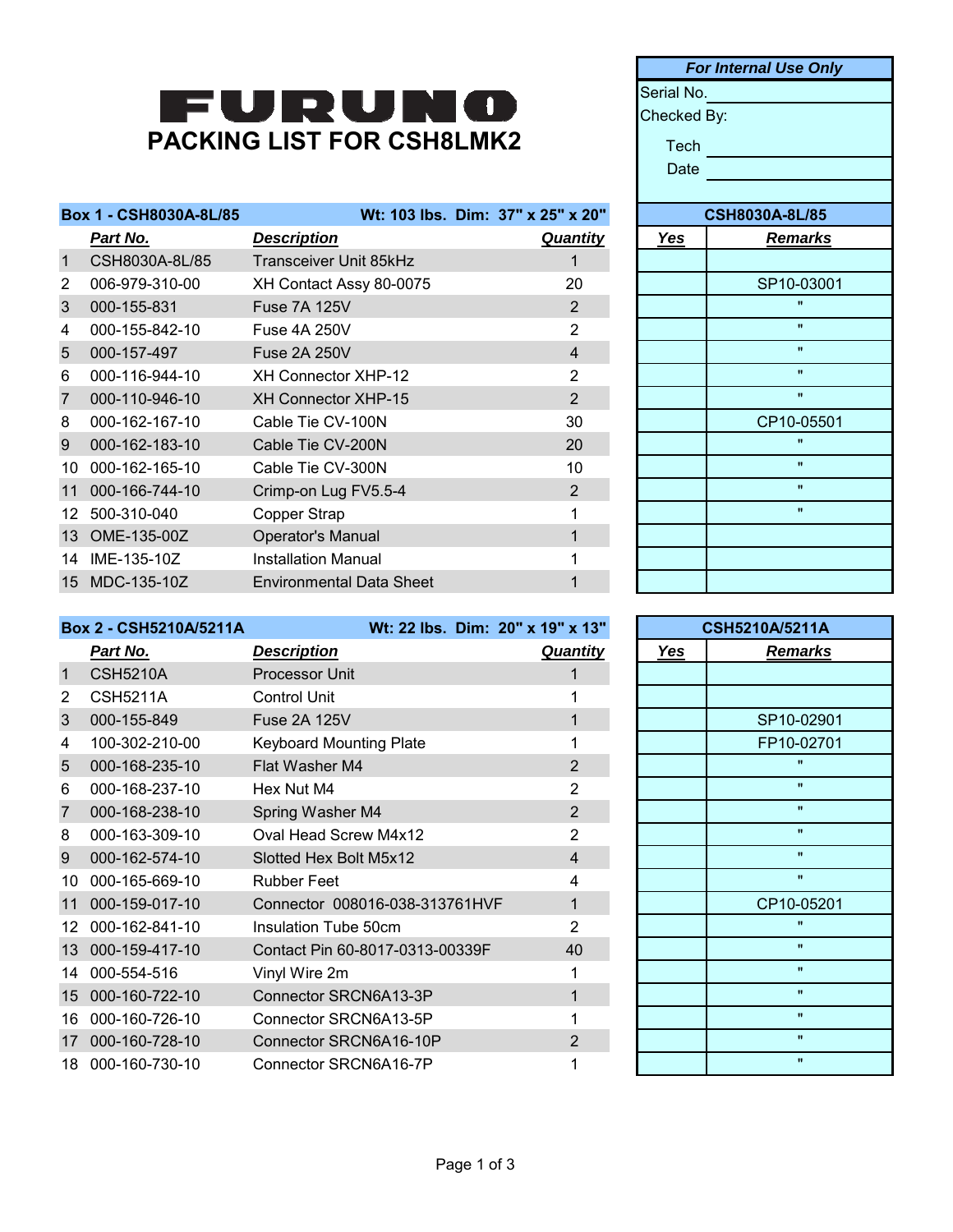## FURUNO **PACKING LIST FOR CSH8LMK2**

|                | Box 3 - 007-022-620-00 |                          | Wt: 63 lbs. Dim: 22" x 17" x 11" |            | 007-022-620- |
|----------------|------------------------|--------------------------|----------------------------------|------------|--------------|
|                | Part No.               | <b>Description</b>       | <b>Quantity</b>                  | <b>Yes</b> | Rem          |
| $\mathbf{1}$   | 006-976-510            | Main Body Flange Assy    |                                  |            |              |
| 2              | 006-979-190-00         | <b>Tank Guide</b>        |                                  |            | 006-976      |
| 3              | 000-802-966-00         | <b>Zinc Ring</b>         |                                  |            | π            |
| 4              | 000-162-826-10         | Hex Bolt M20x80          | 8                                |            |              |
| 5              | 000-167-476-10         | Hex Nut M20              | 8                                |            | π            |
| 6              | 000-167-401-10         | Spring Washer M20        | 8                                |            | π            |
| $\overline{7}$ | 000-167-452-10         | Flat Washer M20          | 16                               |            | π            |
| 8              | 000-167-051-10         | Hex Wrench AL0500        |                                  |            | π            |
| 9              | 000-177-040-10         | <b>Fastening Band</b>    | 1                                |            |              |
| 10             | 000-162-504-10         | Cable Fixing Band HP-18N | 5                                |            |              |
| 11             | 000-162-508-10         | Cable Fixing Band HP-5N  | $\overline{2}$                   |            |              |
| 12.            | 006-976-950-00         | Waterproof Attachment    |                                  |            |              |
| 13             | 006-976-970-00         | <b>Connector Box</b>     |                                  |            |              |
|                |                        |                          |                                  |            |              |

| <b>Box 4 - CSH8040A</b> |               | Wt: 52 lbs. Dim: 39" x 13" x 15" |                 | <b>CSH8040A</b> |                |
|-------------------------|---------------|----------------------------------|-----------------|-----------------|----------------|
|                         | Part No.      | <b>Description</b>               | <b>Quantity</b> | Yes             | <b>Remarks</b> |
|                         | CSH8040A      | Hoist Unit 600mm                 |                 |                 |                |
|                         | 2 C12-013-01Z | Raising the Transducer Document  |                 |                 |                |

| <b>Box 5 - CSH8XDR/85/66</b> | Wt: 80 lbs. Dim: 28" x 25" x 25" |          |     | <b>CSH8XDR/85/66</b> |
|------------------------------|----------------------------------|----------|-----|----------------------|
| Part No.                     | <b>Description</b>               | Quantitv | Yes | Remarks              |
| CSH8XDR/85/66                | Transducer 85kHz 6500mm Cable l  |          |     |                      |

|                | <b>Box 6 - MS100</b> |                            | Wt: 11 lbs. Dim: 12"x 12"x 8" |            | <b>MS100</b>   |
|----------------|----------------------|----------------------------|-------------------------------|------------|----------------|
|                | Part No.             | <b>Description</b>         | Quantity                      | <u>Yes</u> | <b>Remarks</b> |
| $\overline{1}$ | <b>MS100</b>         | <b>Motion Sensor</b>       |                               |            |                |
| 2              | 006-535-030          | Hanger Assy                |                               |            |                |
| 3              | 000-800-565          | <b>Nylon Rivet</b>         | 4                             |            |                |
| 4              | 000-801-516          | Hex Bolt M5x16             | 4                             |            |                |
| 5              | 000-802-081          | Tapping Screw 5x20         | 4                             |            |                |
| 6              | 006-591-760          | Cable Assy 10M             |                               |            |                |
| 7              | IME-127-80Z          | <b>Installation Manual</b> |                               |            |                |

Serial No. Checked By: Tech **Contract Contract Contract Contract** Date *Part No. Description Quantity Yes Remarks* 006-976-940-00 **007-022-620-00** *For Internal Use Only*

| <b>CSH8040A</b>       |  |  |  |  |  |
|-----------------------|--|--|--|--|--|
| Yes<br><b>Remarks</b> |  |  |  |  |  |
|                       |  |  |  |  |  |
|                       |  |  |  |  |  |

| <b>CSH8XDR/85/66</b>  |  |  |  |  |
|-----------------------|--|--|--|--|
| <b>Remarks</b><br>Yes |  |  |  |  |
|                       |  |  |  |  |

|     | <b>MS100</b>   |  |  |  |  |
|-----|----------------|--|--|--|--|
| Yes | <b>Remarks</b> |  |  |  |  |
|     |                |  |  |  |  |
|     |                |  |  |  |  |
|     |                |  |  |  |  |
|     |                |  |  |  |  |
|     |                |  |  |  |  |
|     |                |  |  |  |  |
|     |                |  |  |  |  |